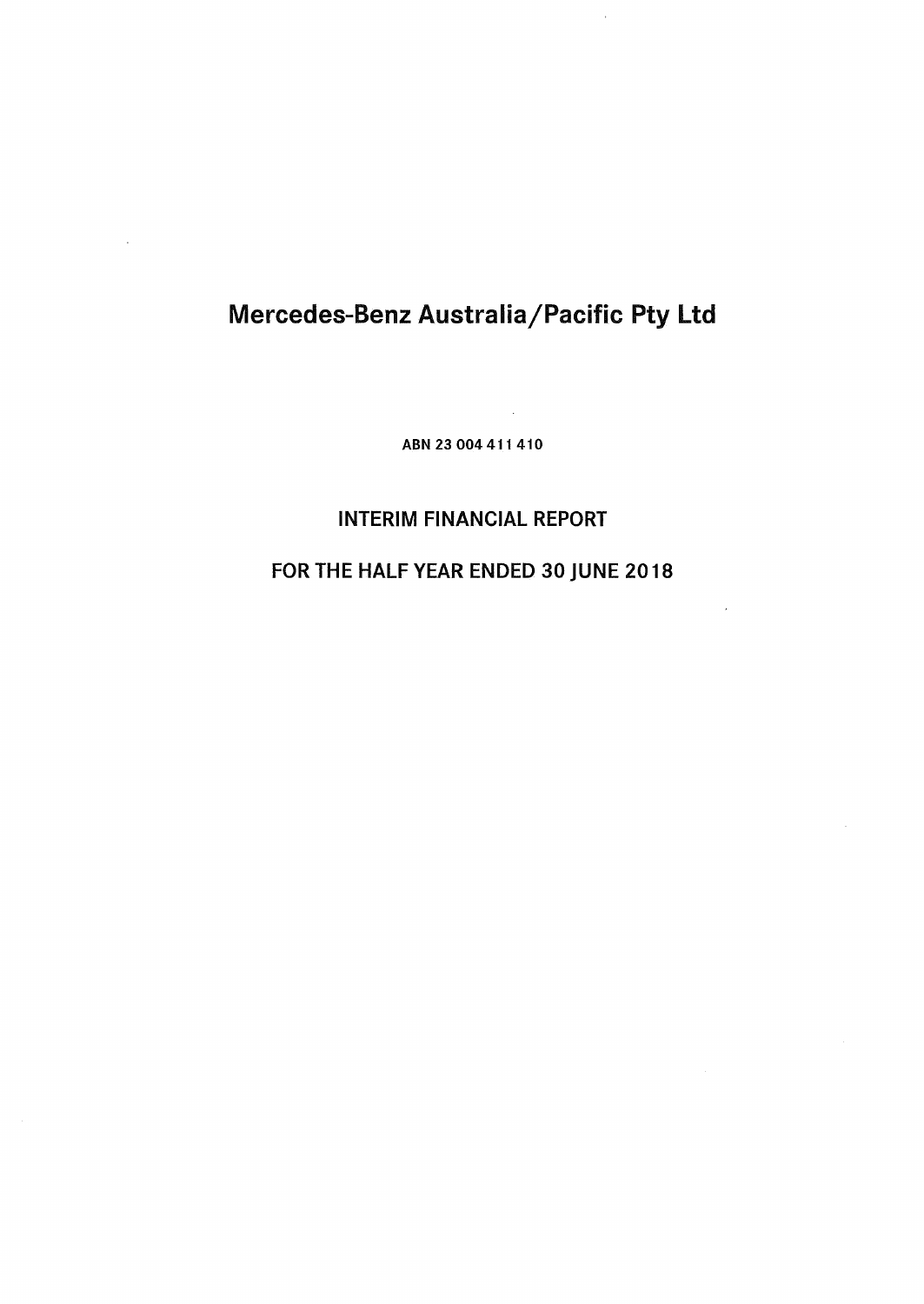# **INTERIM FINANCIAL REPORT FOR THE HALF YEAR ENDED 30 JUNE 2018**

| Page | ltem                                                   |
|------|--------------------------------------------------------|
| 2    | Interim Management Report                              |
| 3    | <b>Responsibility Statement</b>                        |
| 4    | Unaudited Condensed Statement of Financial Position    |
| 5    | Unaudited Condensed Statement of Financial Performance |
| 6    | Notes to the Financial Statements                      |

 $\sim 10^{-1}$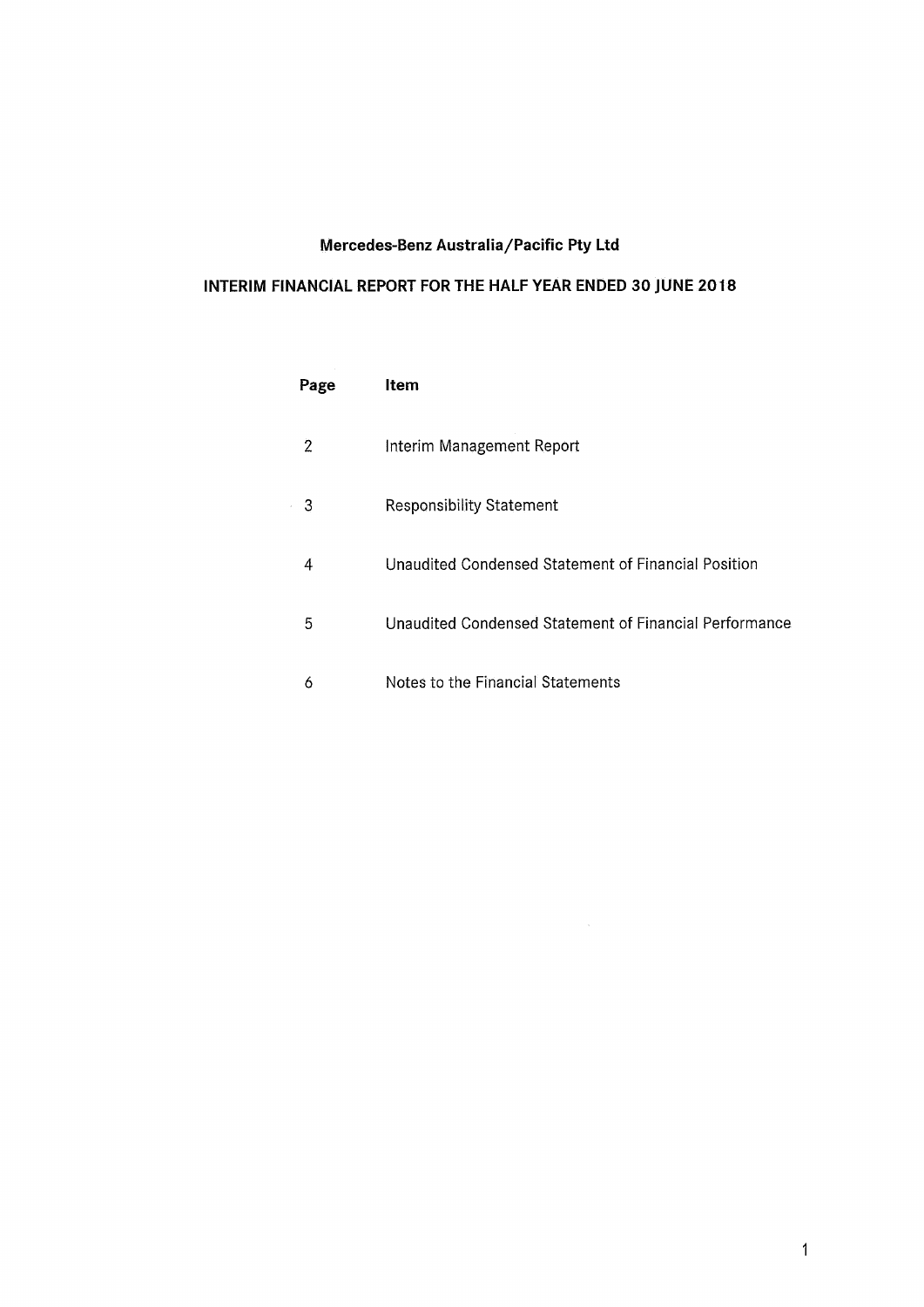# **INTERIM MANAGEMENT REPORT FOR THE HALF YEAR ENDED 30 JUNE 2018**

This interim management report is presented together with the interim financial report of Mercedes-Benz Australia/Pacific Pty Ltd ("the Company") for the half year ended 30 June 2018.

## **Principal activities**

The principal activities of the Company during the half year ended 30 June 2018 were the importation, marketing and distribution of passenger and commercial motor vehicles and their component parts.

The Company is also involved in financing activities for its working capital management and on behalf of itself and some other related parties of the local Daimler group.

There were no significant changes in the nature of the Company's activities during the year.

### **Operating and financial review**

The Company made a profit, after income tax, from continuing operations for the half year ended 30 June 2018 of \$49.344 million (2017: \$42.280 million).

# **Significant changes in the state of affairs**

There were no significant changes in the state of affairs of the Company that occurred during the half year under review.

# **Likely developments**

#### *Operations*

The Company will continue to pursue its policy of increasing its key market share as well as maintaining its contribution to the Daimler global organisation.

The Company's financing activities for other related parties of the local Daimler group are expected to continue depending on the requirements of these related parties.

# **Risk Report**

Many factors could directly or indirectly affect the Company's business, financial position, financial performance and cash flows. These factors include, but are not limited to, changes in economic and market conditions, credit risk and currency risk. Further information regarding the Company's risk management strategies are described in the Company's 2018 Annual Financial Report.

# **Rounding off**

The Company is of a kind referred to in ASIC Class Order 98/100 dated 10 July 1998 (updated by CO 05/641 effective 28 July 2005) and in accordance with that Class Order, amounts in the financial report and interim management report have been rounded off to the nearest thousand dollars, unless otherwise stated.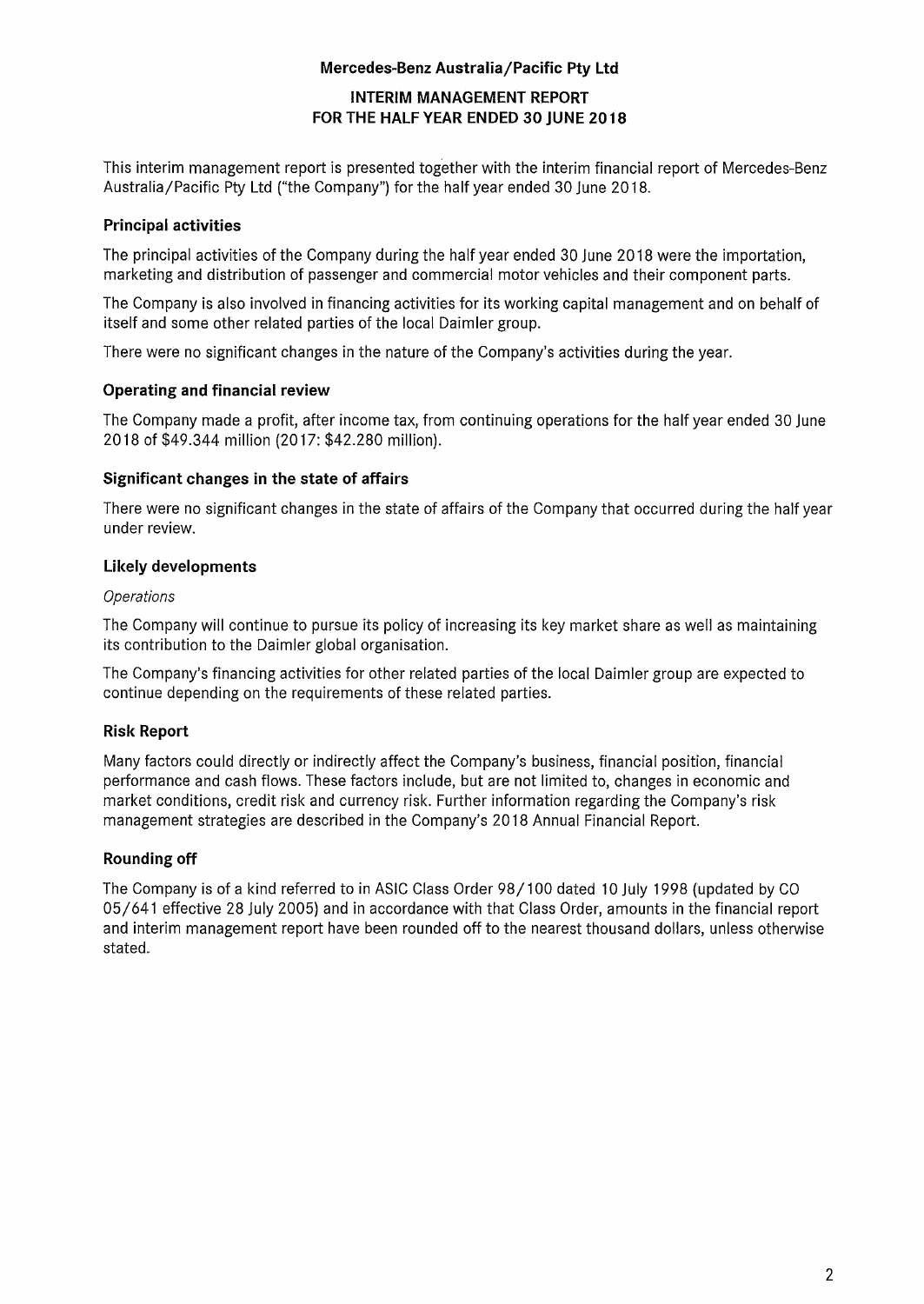#### **RESPONSIBILITY STATEMENT**

The Company directors' report (where necessary read together with the financial report and notes to the financial statements which accompany the directors' report) provides a fair review of the development and performance of the business and the position of the Company for the half year ended 30 June 2018, together with a description of the principal opportunities and risks associated with the expected development of the Company.

Mr Horst von Sanden CEO and Director Melbourne, 24 August 2018

Mr Volker Malzahn CFO Melbourne, 24 August 2018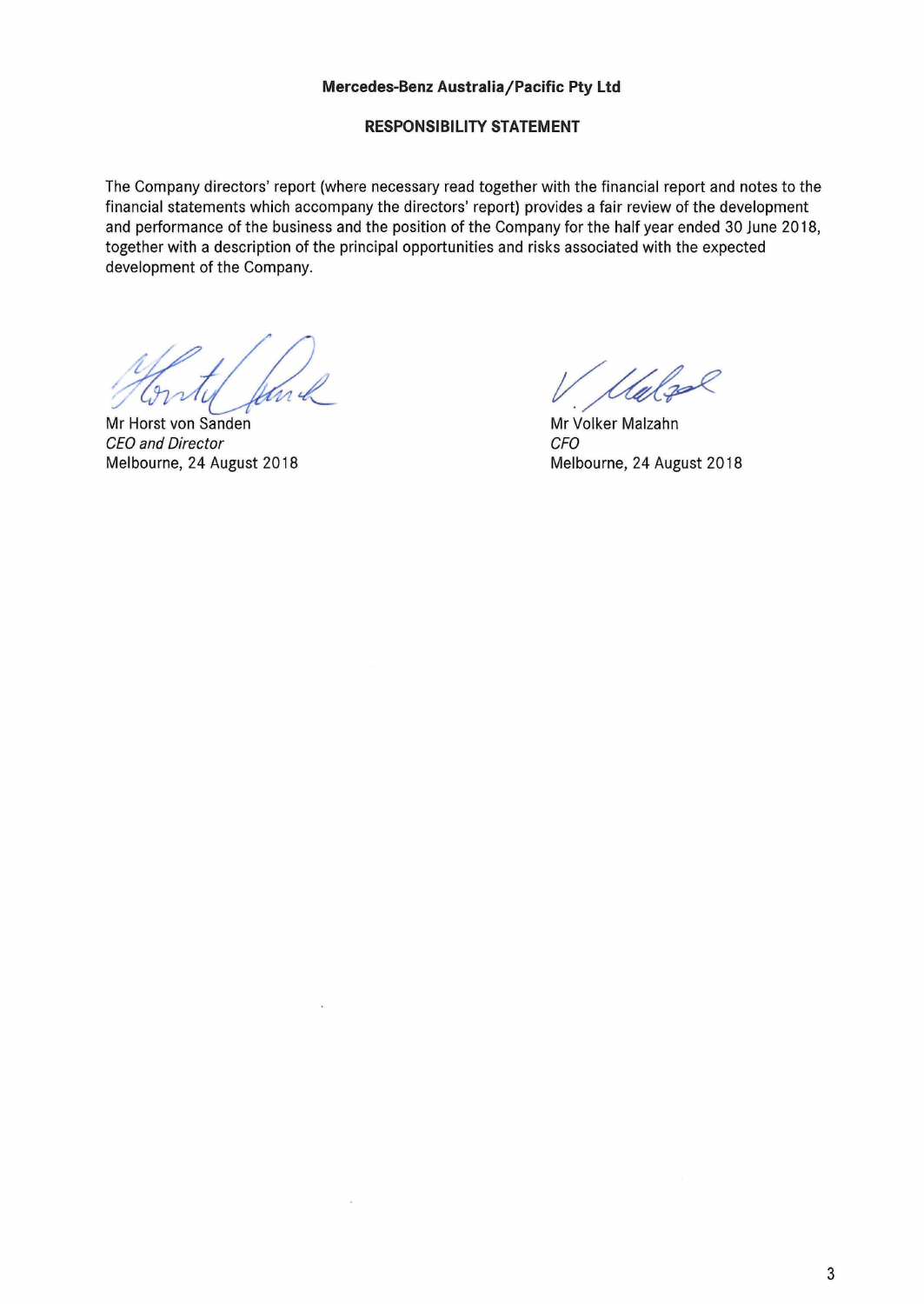# **UNAUDITED CONDENSED STATEMENT OF FINANCIAL POSITION**

|                                      | 30 June<br>2018<br>\$'000 | 31 Dec<br>2017<br>\$'000 |
|--------------------------------------|---------------------------|--------------------------|
| <b>Current assets</b>                |                           |                          |
| Cash and cash equivalents            | 51,054                    | 170,589                  |
| Trade and other receivables          | 2,777,465                 | 2,773,862                |
| Inventories                          | 479,102                   | 526,444                  |
| Derivative financial instruments     | 12,286                    | 230                      |
| <b>Total current assets</b>          | 3,319,907                 | 3,471,125                |
| <b>Non-current assets</b>            |                           |                          |
| Trade and other receivables          | 1,425,563                 | 1,401,257                |
| Deferred tax assets                  | 53,456                    | 61,370                   |
| Intangible assets                    | 4,154                     | 3,184                    |
| Property, plant and equipment        | 61,190                    | 74,716                   |
| Derivative financial instruments     | 1,894                     | 10,346                   |
| <b>Total non-current assets</b>      | 1,546,257                 | 1,550,873                |
| <b>Total assets</b>                  | 4,866,164                 | 5,021,998                |
| <b>Current liabilities</b>           |                           |                          |
| Trade and other payables             | 640,651                   | 572,176                  |
| Loans and borrowings                 | 1,725,059                 | 1,868,900                |
| Derivative financial instruments     | 243                       | 230                      |
| <b>Employee benefits</b>             | 570                       | 2,388                    |
| Provisions                           | 30,325                    | 112,904                  |
| Deferred income                      | 257                       | 24,555                   |
| <b>Total current liabilities</b>     | 2,397,105                 | 2,581,153                |
| <b>Non-current liabilities</b>       |                           |                          |
| Trade and other payables             | 31,372                    | 44                       |
| Loans and borrowings                 | 1,425,563                 | 1,407,816                |
| Derivative financial instruments     | 1,894                     | 3,346                    |
| <b>Employee benefits</b>             | 6,159                     | 4,390                    |
| Provisions                           | 52,186                    | 75,993                   |
| Deferred income                      | 36                        | 28,328                   |
| <b>Total non-current liabilities</b> | 1,517,210                 | 1,519,917                |
| <b>Total liabilities</b>             | 3,914,315                 | 4,101,070                |
| <b>Net assets</b>                    | 951,849                   | 920,928                  |
| <b>Total equity</b>                  | 951,849                   | 920,928                  |

The notes on pages 6 to 7 are an integral part of these financial statements.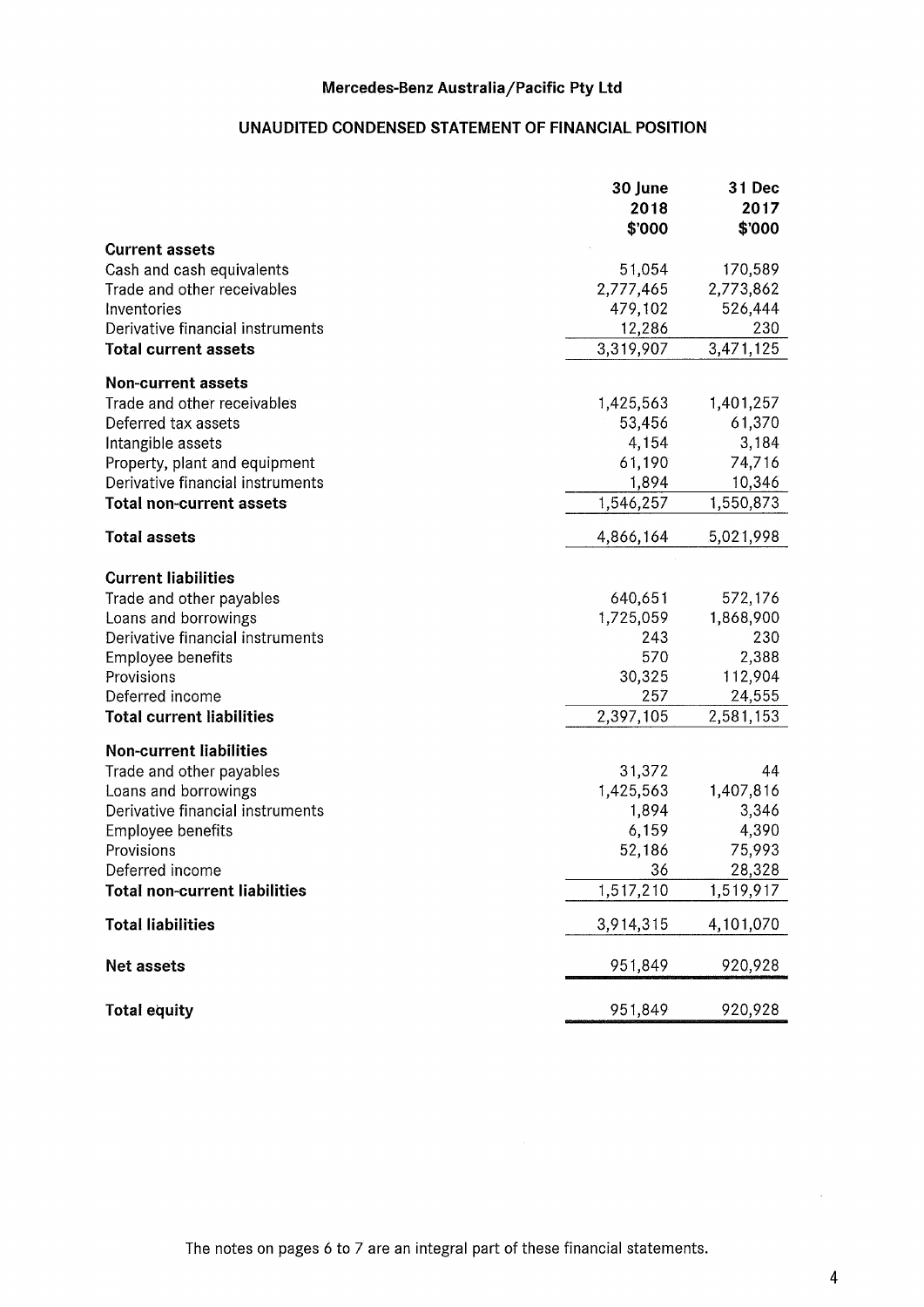### **UNAUDITED CONDENSED STATEMENT OF FINANCIAL PERFORMANCE FOR THE SIX MONTHS ENDED 30 JUNE**

|                                          | 2018<br>\$'000 | 2017<br>\$'000 |
|------------------------------------------|----------------|----------------|
| Revenue                                  | 1,251,320      | 1,884,740      |
| Cost of sales                            | (1, 145, 518)  | (1,728,667)    |
| Gross profit                             | 105,802        | 156,073        |
| Other income                             | 13,388         | 6,680          |
| <b>Employee expenses</b>                 | (18,624)       | (51, 316)      |
| Depreciation expenses                    | (1,730)        | (1,675)        |
| Other expenses                           | (36,032)       | (51, 789)      |
| <b>Results from operating activities</b> | 62,804         | 57,973         |
| Net finance costs                        | 6,903          | 2,800          |
| Profit before income tax                 | 69,707         | 60,773         |
| Income tax expense                       | (20, 363)      | (18,493)       |
| Profit for the period                    | 49,344         | 42,280         |

The notes on pages 6 to 7 are an integral part of these financial statements.

 $\bar{\epsilon}$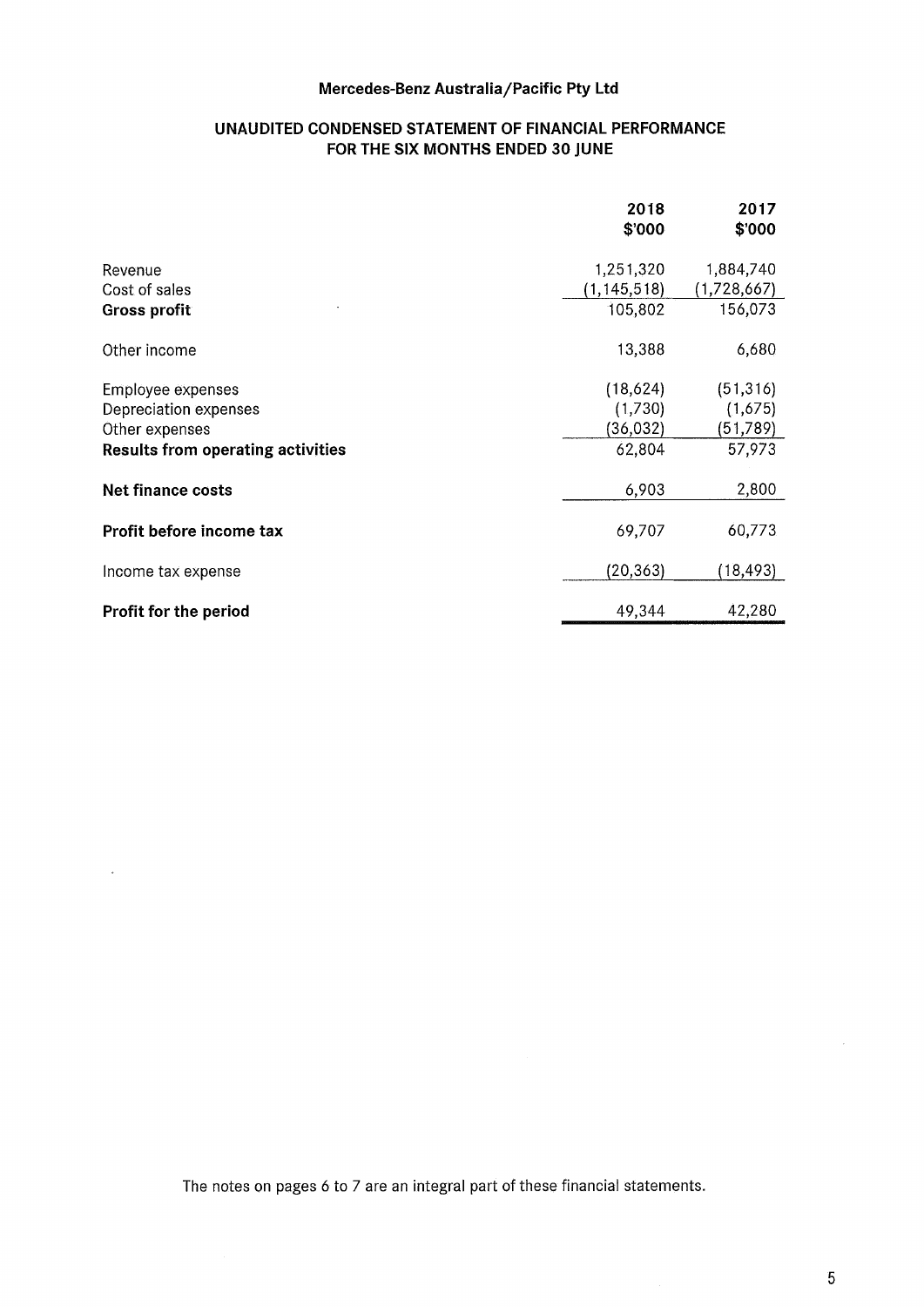**NOTES TO THE FINANCIAL STATEMENTS FOR THE HALF YEAR ENDED 30 JUNE 2018** 

#### **1. REPORTING ENTITY**

Mercedes-Benz Australia/Pacific Pty Ltd ("the Company") is a company domiciled in Australia. The address of the Company's registered office is Lexia Place, Mulgrave, Victoria 3170.

The Company is primarily involved in the importation, marketing and distribution of passenger and commercial motor vehicles and their component parts.

## **2. BASIS OF PREPARATION**

#### **(a} Statement of compliance**

The condensed interim financial report has been prepared in order to meet certain requirements set out in Article 4 of the law of 11 January 2008 on transparency requirements in relation to information about issuers whose securities are admitted to trading on a regulated market (the "Transparency Law") and the Luxembourg Grand-Ducal decree dated 11 January 2008 on transparency requirements for issuers of securities (the "Transparency Regulation').

The financial statements were authorised for issue by the Board of Management on 24 August 2018.

#### **(b} Basis of measurement**

The financial statements have been prepared on the historical cost basis except for the following material items in the statement of financial position:

- derivative financial instruments are measured at fair value
- liabilities for cash-settled share-based payment arrangements are measured at fair value
- the defined benefit asset is measured as the net total of the plan assets, plus unrecognised past service cost and unrecognised actuarial losses, less unrecognised actuarial gains and the present value of the defined benefit obligation.

The financial statements have been prepared on a going concern basis.

#### **(c) Functional and presentation currency**

The financial statements are presented in Australian dollars which is the Company's functional currency.

The Company is of a kind referred to in ASIC Class Order 98/100 dated 10 July 1998 (updated by CO 05/641 effective 28 July 2005) and in accordance with that Class Order, all financial information presented in Australian dollars has been rounded to the nearest thousand, unless otherwise stated.

#### **3. STATEMENT OF SIGNIFICANT ACCOUNTING POLICIES**

The accounting policies applied by the Company in these condensed interim financial statements are the same as those applied by the Company in its financial statements as at and for the year ended 31 December 2017.